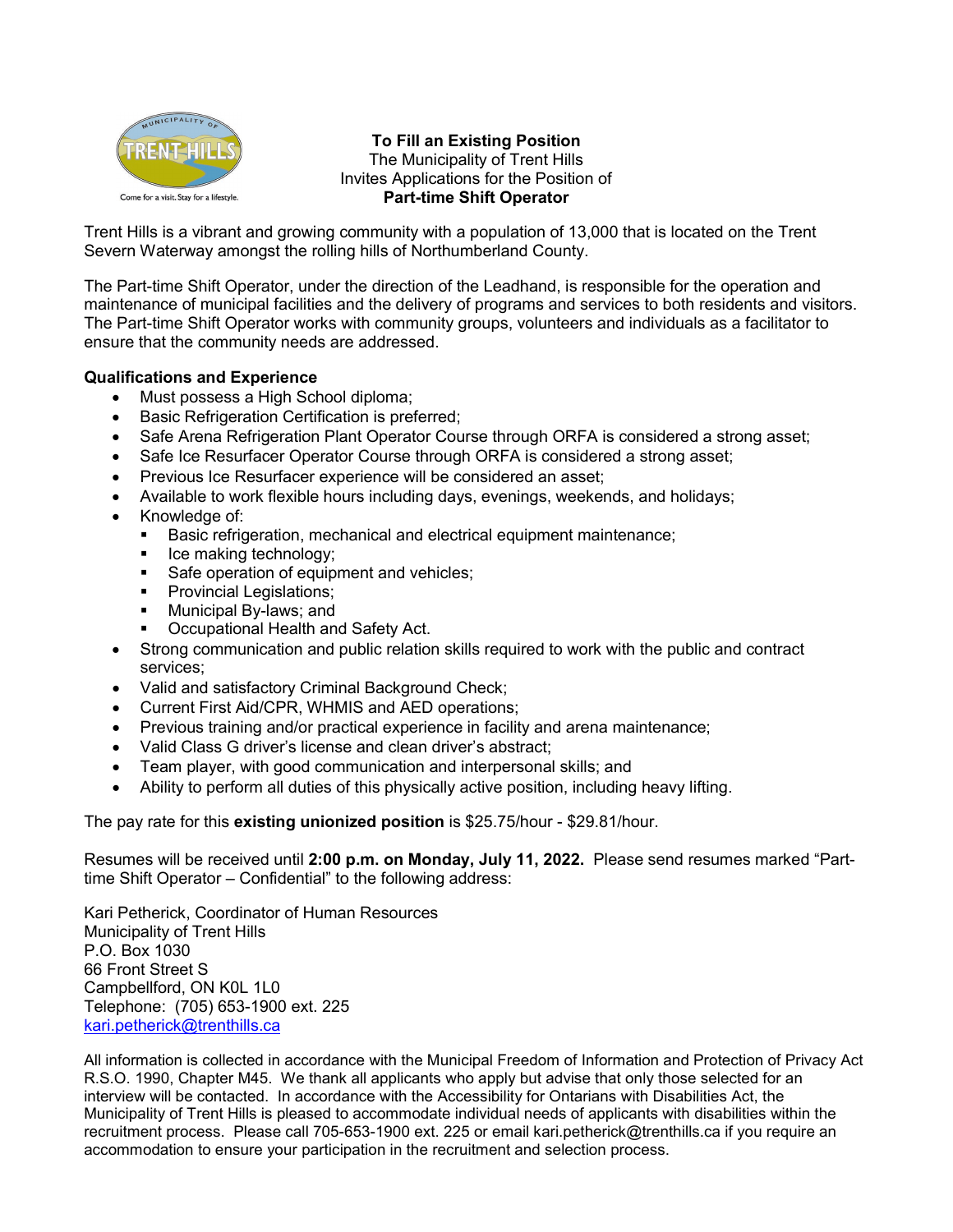

**Position:** Part-time Shift Operator **Department:** Parks, Recreation and Facilities **Reports to:** Manager of Parks and Facilities and Parks and Recreation **Leadhand** 

**Union Affiliate**

## **Position Summary:**

The Part-time Shift Operator, under the direction of the Leadhand, is responsible for the operation and maintenance of municipal facilities and the delivery of programs and services to both residents and visitors. The Part-time Shift Operator works with community groups, volunteers and individuals as a facilitator to ensure that the community needs are addressed.

## **Duties and Key Responsibilities:**

## **Program/Service**

- Responsible to provide day-to-day maintenance for municipal Parks and municipal facilities;
- Provide a high level of customer service;
- Ensure that the facility is maintained in a safe, clean and attractive condition at all times;
- Implement safety procedures to ensure public safety in the facility and eliminate any suspected safety hazards;
- Review assignments and schedules for maintenance and use of the facility each day. Ensure the facility (court, field, ice, dressing rooms, hall, etc.) and/or park is ready for daily bookings;
- Maintain complete and accurate log books;
- Work to achieve good relations with users and the public to encourage proper use of the facility;
- Maintain security control during events;
- Assist in identifying issues and provide recommendations to promote optimum service to the community through the Leadhand;
- Provide information and assistance as required; and
- Perform other related tasks as directed.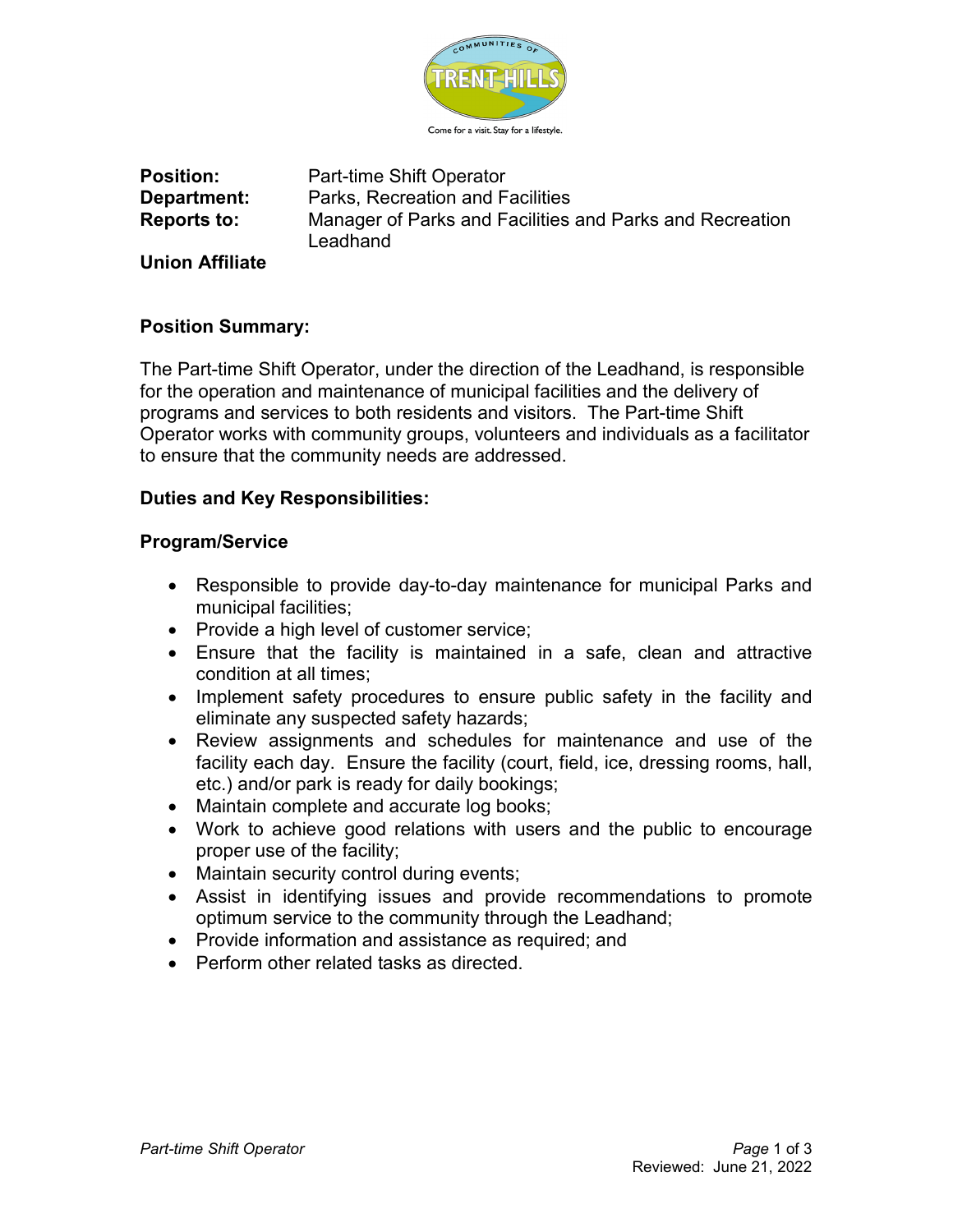## **Material Resources**

- Select and recommend to the Parks/Recreation and Facilities Department and Leadhand, the proper equipment and materials required for the effective operation of the facility including, but not limited to, maintenance of vehicles, heating and ventilation system, and ice resurfacing machines;
- Ensure maintenance and safe operation of these machines; and
- Ensure that equipment and machinery is maintained to municipal standards and manufacture recommendations.

## **Supervisory Responsibilities:**

• Supervise other staff as required.

## **Position Qualifications:**

- Must possess a High School diploma;
- Basic Refrigeration Certification is preferred;
- Safe Arena Refrigeration Plant Operator Course through ORFA is considered a strong asset;
- Safe Ice Resurfacer Operator Course through ORFA is considered a strong asset;
- Previous Ice Resurfacer experience will be considered an asset;
- Available to work flexible hours including days, evenings, weekends, and holidays;
- Knowledge of:
	- **Basic refrigeration, mechanical and electrical equipment maintenance;**
	- **I** Ice making technology;
	- Safe operation of equipment and vehicles;
	- **Provincial Legislations;**
	- **Municipal By-laws; and**
	- Occupational Health and Safety Act.
- Strong communication and public relation skills required to work with the public and contract services;
- Valid and satisfactory Criminal Background Check;
- Current CPR, First Aid, WHMIS and AED operations;
- Previous training and/or practical experience in facility and arena maintenance;
- Valid Class G driver's license and clean driver's abstract;
- Team player, with good communication and interpersonal skills; and
- Ability to perform all duties of this physically active position, including heavy lifting.